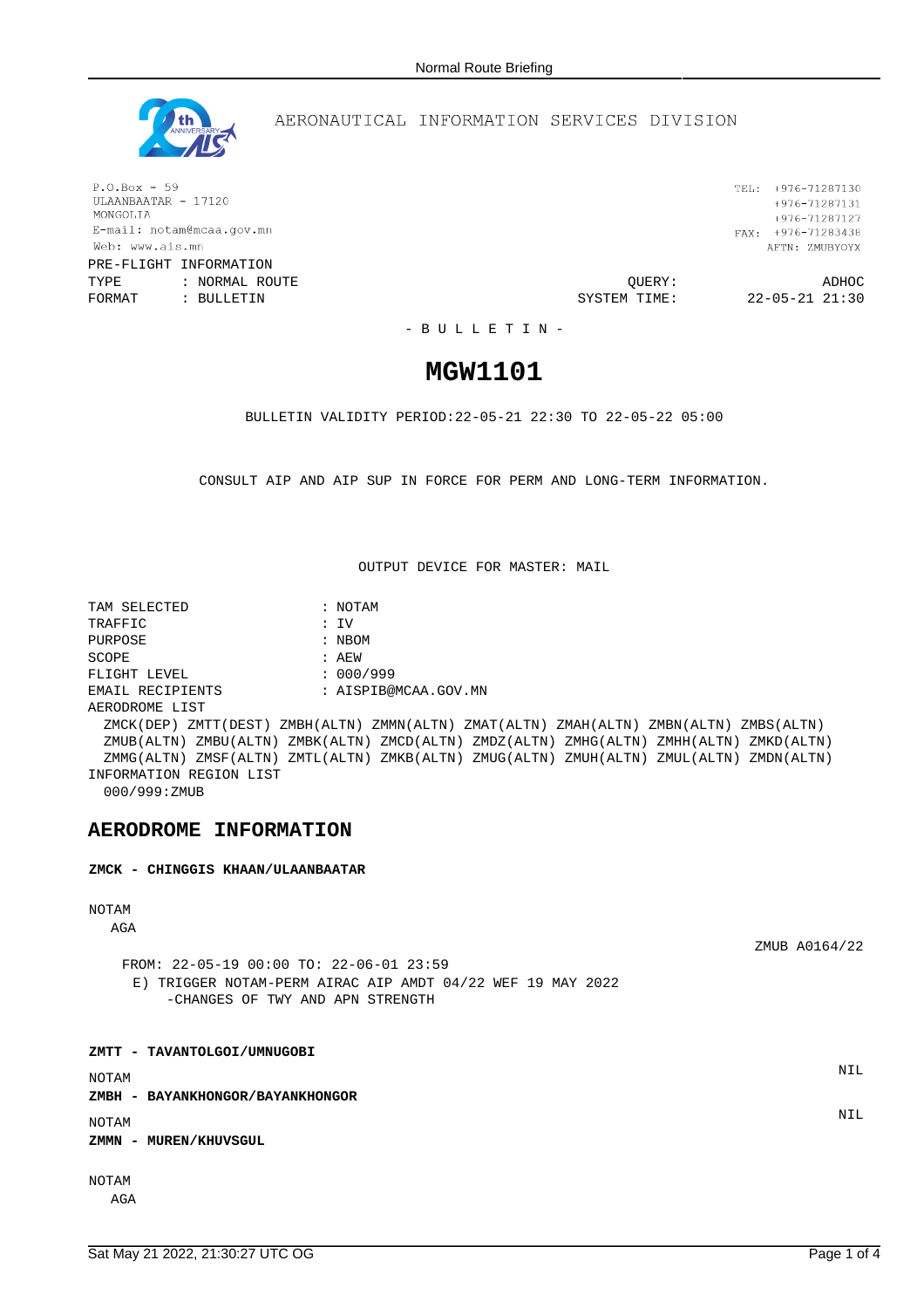|                                                                                                                                                                                                | ZMUB A0176/22                           |
|------------------------------------------------------------------------------------------------------------------------------------------------------------------------------------------------|-----------------------------------------|
| FROM: 22-05-19 00:00 TO: 22-06-01 23:59<br>E) TRIGGER NOTAM-PERM AIRAC AIP AMDT 04/22 WEF 19 MAY 2022. CHANGES<br>OF ELEV, SID AND IAP. CHANGES TO TYPE OF TRAFFIC PERMITTED TO USE<br>THE AD. |                                         |
| ZMAT - ALTAI/GOBI-ALTAI                                                                                                                                                                        |                                         |
| NOTAM                                                                                                                                                                                          | NIL                                     |
| ZMAH - ARVAIKHEER/UVURKHANGAI                                                                                                                                                                  |                                         |
| NOTAM                                                                                                                                                                                          | NIL                                     |
| ZMBN - BULGAN/BULGAN                                                                                                                                                                           |                                         |
| NOTAM<br>AGA                                                                                                                                                                                   |                                         |
|                                                                                                                                                                                                | ZMUB C0086/22                           |
| FROM: 22-05-10 05:47 TO: 22-06-09 08:00<br>E) APN LTD TO ACFT FOR MTOW 5700KG AND ABOVE.                                                                                                       |                                         |
|                                                                                                                                                                                                |                                         |
| FROM: 22-05-10 05:45 TO: 22-06-09 08:00<br>E) TWY LTD TO ACFT FOR MTOW 5700KG AND ABOVE.                                                                                                       | ZMUB C0085/22                           |
| ZMBS - BULGAN SUM/KHOVD                                                                                                                                                                        |                                         |
| NOTAM                                                                                                                                                                                          |                                         |
| AGA                                                                                                                                                                                            | ZMUB C0080/22                           |
| FROM: 22-05-08 07:00 TO: 22-08-08 07:00<br>E) AUTOMATED WEATHER OBSERVATION SYSTEM NOT AVBL.                                                                                                   |                                         |
| ZMUB - BUYANT-UKHAA/ULAANBAATAR                                                                                                                                                                |                                         |
| NOTAM                                                                                                                                                                                          |                                         |
| AGA                                                                                                                                                                                            |                                         |
| FROM: 22-05-04 21:00 TO: 22-08-04 13:00<br>E) AD OPERATION HOURS CHANGED TO 2100-1300.                                                                                                         | ZMUB A0215/22                           |
| <b>CNS</b>                                                                                                                                                                                     |                                         |
|                                                                                                                                                                                                | ZMUB A0199/22                           |
| FROM: 22-04-30 16:18 TO: 22-07-31 23:59<br>E) ULAANBAATAR NDB DA 520KHZ U/S.                                                                                                                   |                                         |
|                                                                                                                                                                                                |                                         |
| FROM: 22-04-30 16:05 TO: 22-07-31 23:59<br>$E)$ ILS OM RWY14 U/S.                                                                                                                              | ZMUB A0040/22 REPLACED BY ZMUB A0197/22 |
| ZMBU - BARUUN URT/SUKHBAATAR                                                                                                                                                                   |                                         |
|                                                                                                                                                                                                | NIL                                     |
| NOTAM<br>ZMBK - BOGD KHAAN/ULAANBAATAR                                                                                                                                                         |                                         |
| NOTAM                                                                                                                                                                                          | NIL                                     |
| ZMCD - CHOIBALSAN/DORNOD                                                                                                                                                                       |                                         |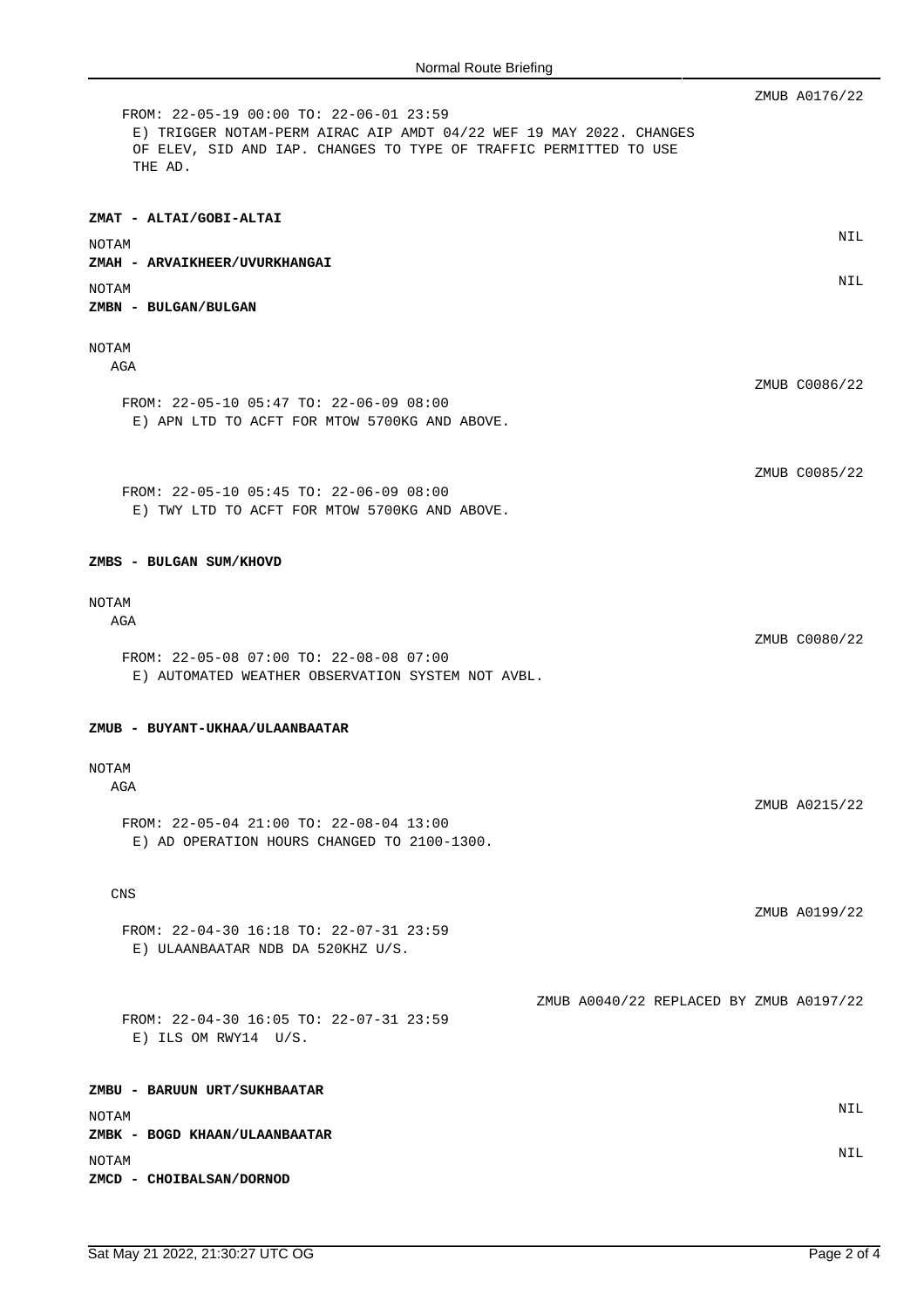| NOTAM<br>ATM                                                                                                                                                         |               |
|----------------------------------------------------------------------------------------------------------------------------------------------------------------------|---------------|
| FROM: 22-05-19 01:41 TO: 22-05-22 23:59<br>E) APP NOT AVBL.                                                                                                          | ZMUB A0244/22 |
|                                                                                                                                                                      |               |
| ZMDZ - GURVANSAIKHAN/UMNUGOBI                                                                                                                                        | NIL           |
| NOTAM<br>ZMHG - KHATGAL/KHUVSGUL                                                                                                                                     |               |
| NOTAM<br>ZMHH - KHARKHORIN/UVURKHANGAI                                                                                                                               | NIL           |
| NOTAM                                                                                                                                                                | NIL           |
| ZMKD - KHOVD/KHOVD                                                                                                                                                   |               |
| NOTAM<br>AGA                                                                                                                                                         |               |
| FROM: 22-05-19 00:00 TO: 22-06-01 23:59<br>E) TRIGGER NOTAM-PERM AIRAC AIP AMDT 04/22 WEF 19 MAY 2022. CHANGES<br>TO TYPE OF TRAFFIC PERMITTED TO USE THE AERODROME. | ZMUB A0177/22 |
| ZMMG - MANDALGOBI/DUNDGOBI                                                                                                                                           |               |
| NOTAM<br>ZMSF - SKY FRIENDS/NALAIKH                                                                                                                                  | NIL           |
| NOTAM                                                                                                                                                                | NIL           |
| ZMTL - TOSONTSENGEL/ZAVKHAN<br>NOTAM                                                                                                                                 | NIL           |
| ZMKB - KHANBUMBAT/UMNUGOBI                                                                                                                                           |               |
| NOTAM<br>AGA                                                                                                                                                         |               |
| FROM: 22-03-29 11:27 TO: 22-06-29 11:00<br>E) PAPI FOR RWY 16 U/S                                                                                                    | ZMUB C0052/22 |
| ZMUG - DEGLII TSAGAAN/UVS                                                                                                                                            |               |
| NOTAM<br>ZMUH - UNDURKHAAN/KHENTII                                                                                                                                   | NIL           |
| NOTAM<br>ZMUL - ULGII/BAYAN-ULGII                                                                                                                                    | NIL           |
| NOTAM<br>AGA                                                                                                                                                         |               |
| FROM: 22-04-29 16:00 TO: PERM<br>E) VALIDITY OF AD CERTIFICATE EXTENDED TO 30 APR 2023 REF AIP<br>MONGOLIA AD 1.5.                                                   | ZMUB A0195/22 |
| ZMDN - OTGONTENGER/ZAVKHAN                                                                                                                                           |               |
| NOTAM                                                                                                                                                                | NIL           |